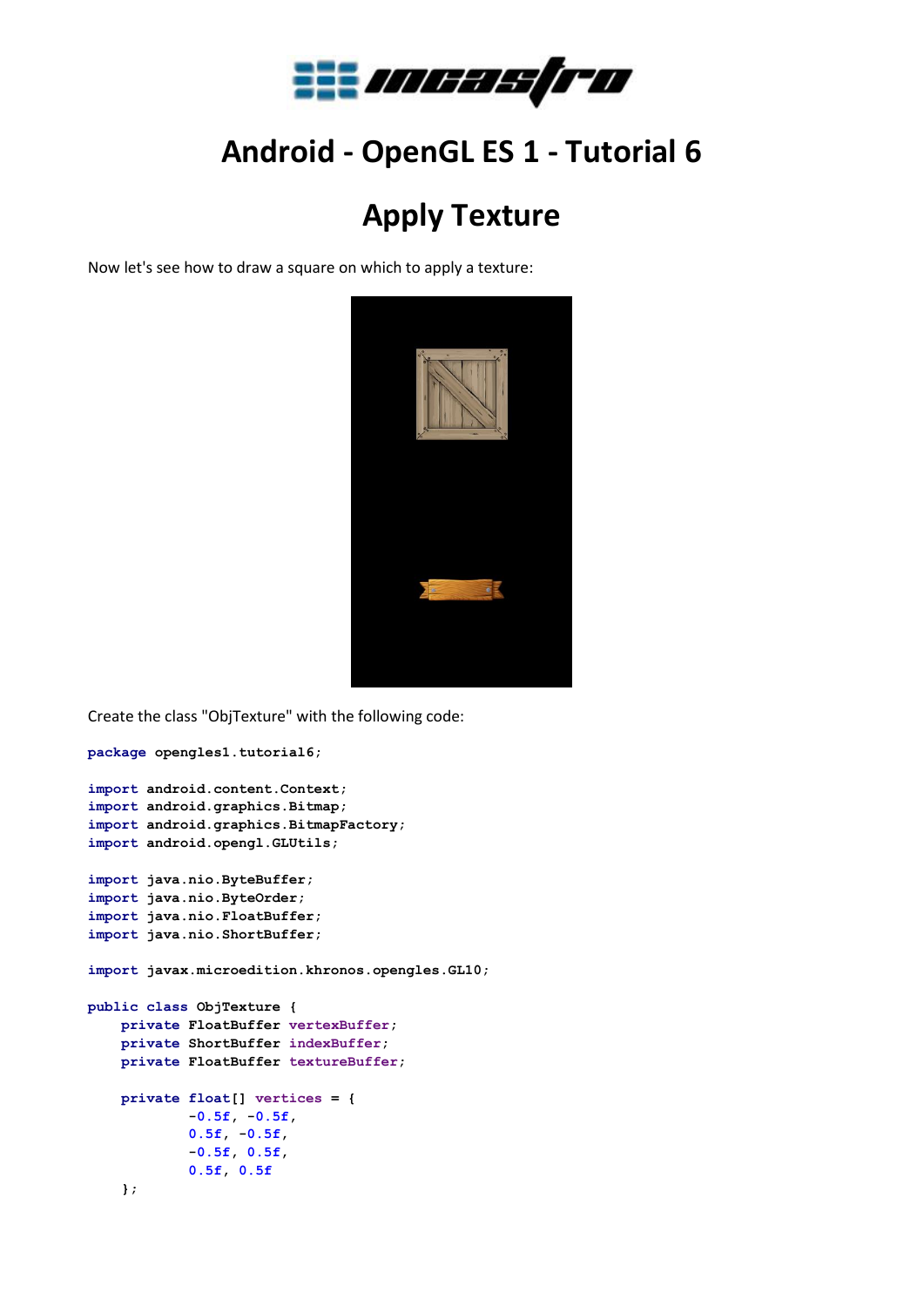

```
 private short[] indices = {
             0, 1, 2,
             2, 1, 3
     };
     private float[] texture = {
             0.0f, 1.0f,
             1.0f, 1.0f,
             0.0f, 0.0f,
             1.0f, 0.0f
     };
     public ObjTexture() {
         ByteBuffer vbb = ByteBuffer.allocateDirect(this.vertices.length * 4);
         vbb.order(ByteOrder.nativeOrder());
         this.vertexBuffer = vbb.asFloatBuffer();
         this.vertexBuffer.put(this.vertices);
         this.vertexBuffer.position(0);
         ByteBuffer ibb = ByteBuffer.allocateDirect(this.indices.length * 2);
         ibb.order(ByteOrder.nativeOrder());
         this.indexBuffer = ibb.asShortBuffer();
         this.indexBuffer.put(this.indices);
         this.indexBuffer.position(0);
         ByteBuffer tbb = ByteBuffer.allocateDirect(this.texture.length * 4);
         tbb.order(ByteOrder.nativeOrder());
         this.textureBuffer = tbb.asFloatBuffer();
         this.textureBuffer.put(this.texture);
         this.textureBuffer.position(0);
     }
     private final int text_count = 2; // Texture count.
     private int textures[] = new int[this.text_count]; // Texture pointer.
     public void LoadTexture(GL10 gl, Context context) {
         // Generate texture names.
         gl.glGenTextures(this.text_count, this.textures, 0);
         Bitmap bitmap;
         // Set bitmap from resources.
         bitmap = BitmapFactory.decodeResource(context.getResources(), 
R.drawable.boxwood);
         // Bind a named texture to a texturing target.
         gl.glBindTexture(GL10.GL_TEXTURE_2D, this.textures[0]);
         // Set texture parameters.
         gl.glTexParameterf(GL10.GL_TEXTURE_2D, GL10.GL_TEXTURE_MIN_FILTER, 
GL10.GL_LINEAR);
         // Set texture parameters.
         gl.glTexParameterf(GL10.GL_TEXTURE_2D, GL10.GL_TEXTURE_MAG_FILTER, 
GL10.GL_LINEAR);
         // Load texture.
         GLUtils.texImage2D(GL10.GL_TEXTURE_2D, 0, bitmap, 0);
         bitmap = BitmapFactory.decodeResource(context.getResources(), 
R.drawable.textwood);
         gl.glBindTexture(GL10.GL_TEXTURE_2D, this.textures[1]);
         gl.glTexParameterf(GL10.GL_TEXTURE_2D, GL10.GL_TEXTURE_MIN_FILTER,
```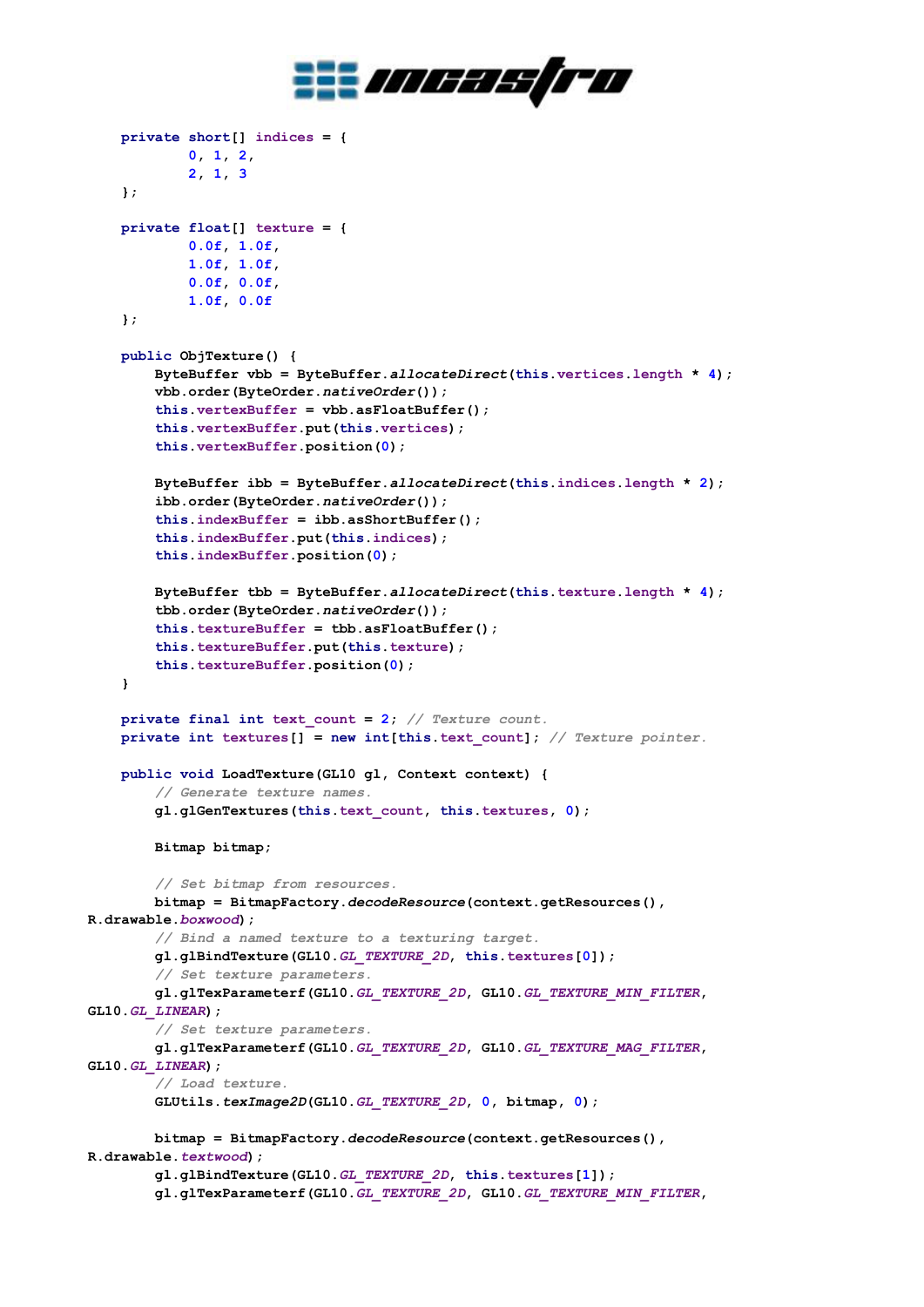

```
GL10.GL_LINEAR);
         gl.glTexParameterf(GL10.GL_TEXTURE_2D, GL10.GL_TEXTURE_MAG_FILTER, 
GL10.GL_LINEAR);
         GLUtils.texImage2D(GL10.GL_TEXTURE_2D, 0, bitmap, 0);
         // Clean up.
         bitmap.recycle();
     }
     public void DrawTexture(GL10 gl, int texture) {
         gl.glEnableClientState(GL10.GL_VERTEX_ARRAY);
         gl.glVertexPointer(2, GL10.GL_FLOAT, 0, this.vertexBuffer);
         gl.glEnableClientState(GL10.GL_TEXTURE_COORD_ARRAY);
         gl.glTexCoordPointer(2, GL10.GL_FLOAT, 0, this.textureBuffer);
         // Bind a named texture to a texturing target.
         gl.glBindTexture(GL10.GL_TEXTURE_2D, this.textures[texture]);
         gl.glDrawElements(GL10.GL_TRIANGLES, this.indices.length, GL10.GL_UNSIGNED_SHORT, 
this.indexBuffer);
         gl.glDisableClientState(GL10.GL_VERTEX_ARRAY);
         gl.glDisableClientState(GL10.GL_TEXTURE_COORD_ARRAY);
     }
}
```
The square is that of tutorial 5, in addition we find the coordinates of the texture to be applied.

The textures (present in the project in "res\drawable") must have dimensions multiple of 2, in our case they are 512x512 pixels.

The texture coordinate system is:



OpenGL will draw the 2 triangles of the square by applying the texture using the coordinates.

For the first triangle, indices 0, 1, 2:

- P1(-0.5;-0.5) P2(0.5;-0.5) P3(-0.5;0.5)
- TextureP1(0;1) TextureP2(1;1) TextureP3(0;0)

For the second triangle, indices 2, 1, 3:

P1(-0.5;0.5) P2(0.5;-0.5) P3(0.5;0.5)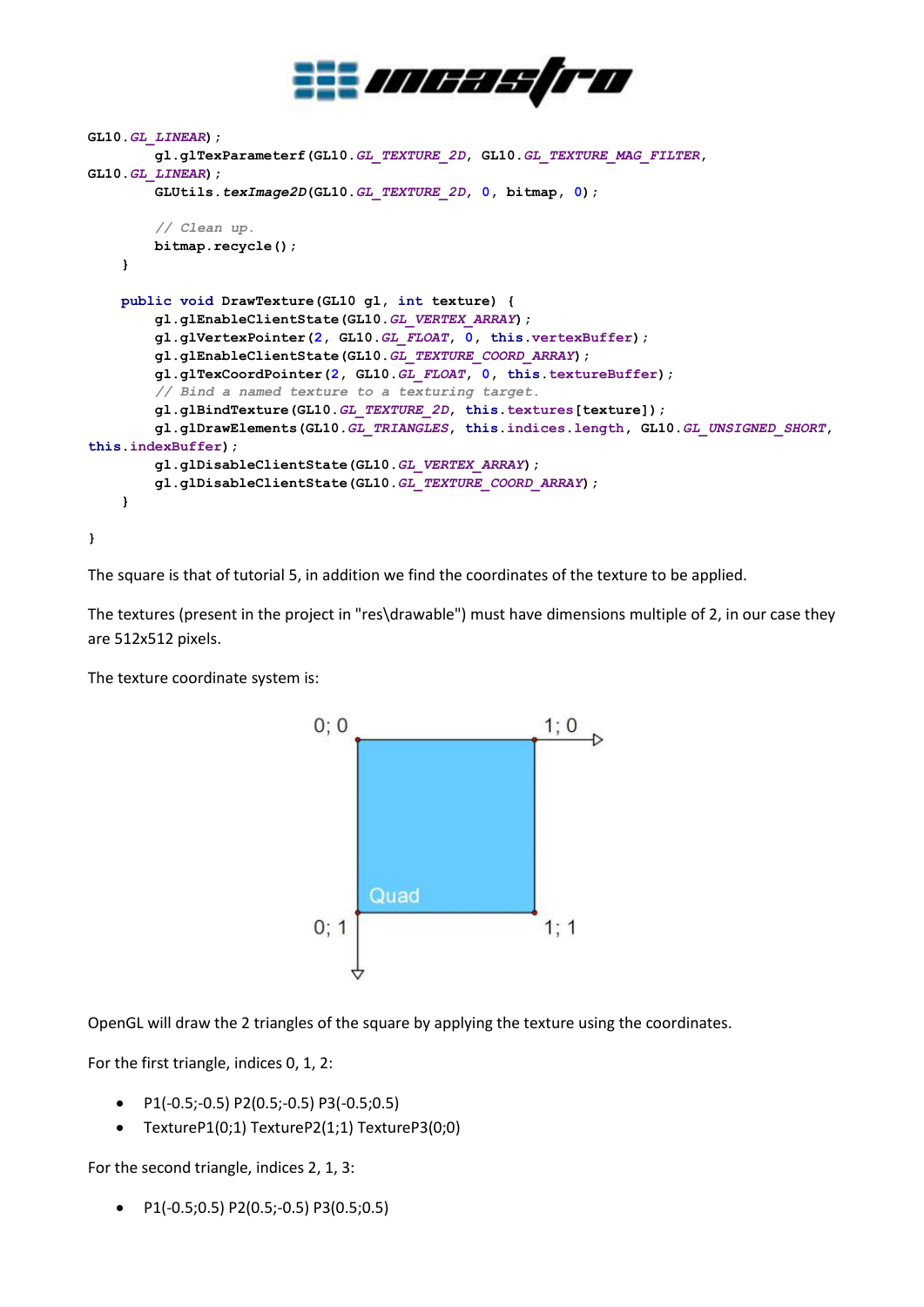

TextureP1(0;0) TextureP2(1;1) TextureP3(1;0)



In the "MainRenderer" class we have:

```
package opengles1.tutorial6;
import android.content.Context;
import android.opengl.GLSurfaceView;
import javax.microedition.khronos.egl.EGLConfig;
import javax.microedition.khronos.opengles.GL10;
public class MainRenderer implements GLSurfaceView.Renderer {
     MainActivity activity;
     int width, height;
     ObjTexture objtexture;
     public MainRenderer(Context context) {
         // Set context.
         this.activity = (MainActivity) context;
         this.objtexture = new ObjTexture();
     }
     @Override
     public void onSurfaceCreated(GL10 gl, EGLConfig config) {
         gl.glClearColor(0.0f, 0.0f, 0.0f, 1.0f);
         // Enable texture.
         gl.glEnable(GL10.GL_TEXTURE_2D);
         // Load texture.
         this.objtexture.LoadTexture(gl, this.activity);
     }
     @Override
     public void onSurfaceChanged(GL10 gl, int width, int height) {
         this.width = width;
         this.height = height;
         gl.glViewport(0, 0, this.width, this.height);
         gl.glMatrixMode(GL10.GL_PROJECTION);
```